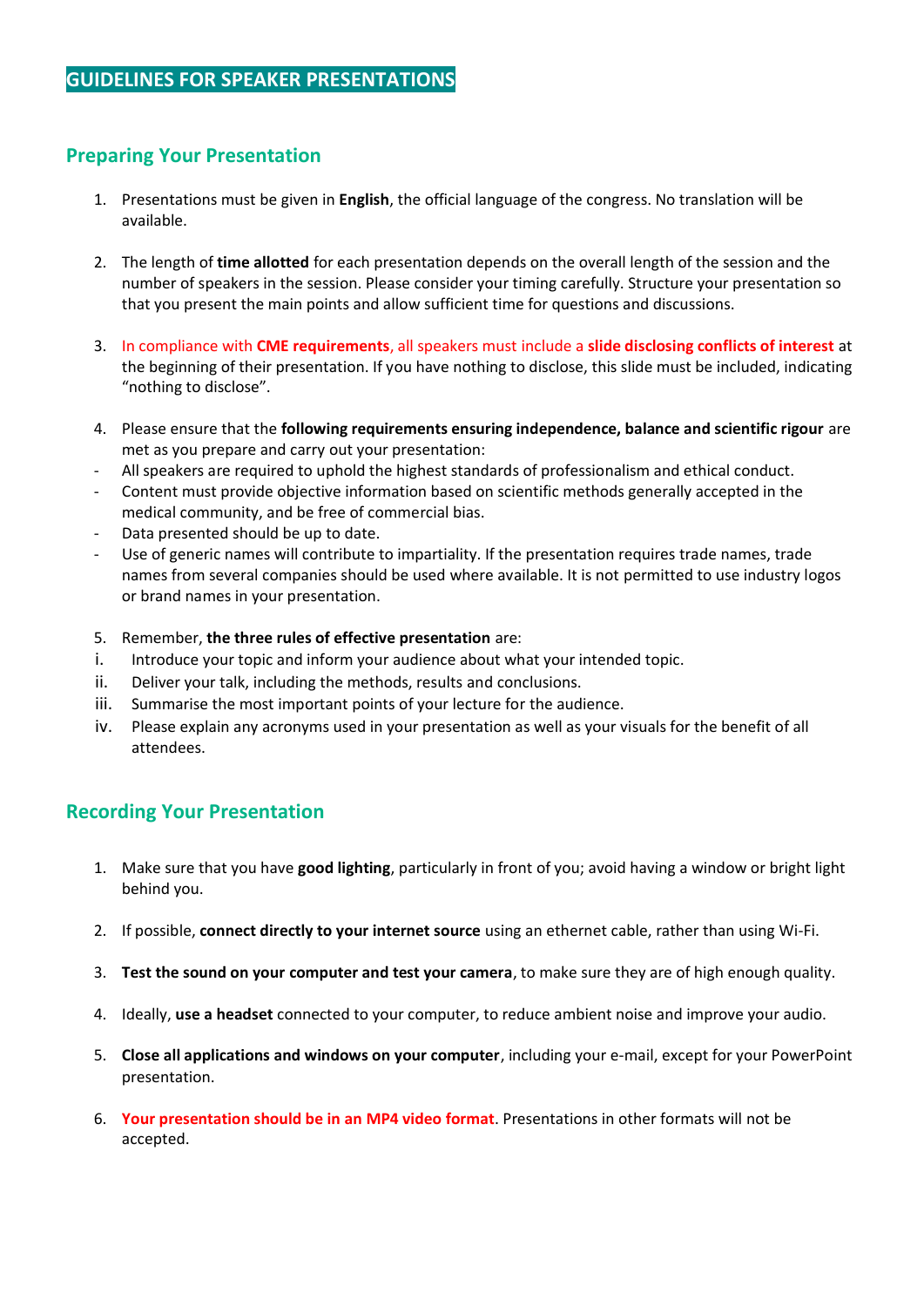

# **Post-Recording & Submitting your Presentation**

- 1. Ensure your presentation **does not exceed the allotted time for talks within your session**; any recordings which exceed the time limit will be returned to the speaker.
- 2. **Check sound and video quality**.
- 3. Ensure presentation, slides, videos, etc. are of **good quality** and are **clear and legible**.
- 4. In order to have sufficient time to check functionality and technical aspects, all presentations must be received by the Congress Secretariat in advance. **Please send your completed video to naec@epilepsycongress.org no later than Monday, 11 April.**

## **Your Session**

**Each speaker will be required to be available for a live Q&A at the end of the session.** 

- 1. Log into the platform **15 minutes before the start of the session**. A link will be sent to you by the Congress Secretariat – this link is individual to you; please do not share it.
- 2. A **preparation meeting** will begin 15 minutes before the session is due to start and end 5 minutes prior to the scheduled start time. Please note that this is a time for all speakers to gather to make sure that everyone is ready to go; it is not intended to be a rehearsal.
- 3. **Technical assistance** will be available during the session, if required.

# **Permissions, Copyright and the Use of Your Files**

### **Permissions**

- 1. It is the responsibility of each speaker to ensure that s/he has the necessary **permissions for any third-party material** included in the presentation. You must have obtained all of the necessary rights and permission to use all third-party content in the recording and materials (e.g. music, video clips, photographs, texts, images) and to grant the ILAE the permission to record this content.
- 2. **Sessions will be recorded and made available to registered delegates**. In addition, recordings may be made publicly available for other educational purposes. To that end, it is essential that both you and the ILAE have the necessary rights and protections to continue to benefit from your presentation.
- 3. **If you do not have the necessary right to use any third-party material, you must not include it** in the presentation and in the materials.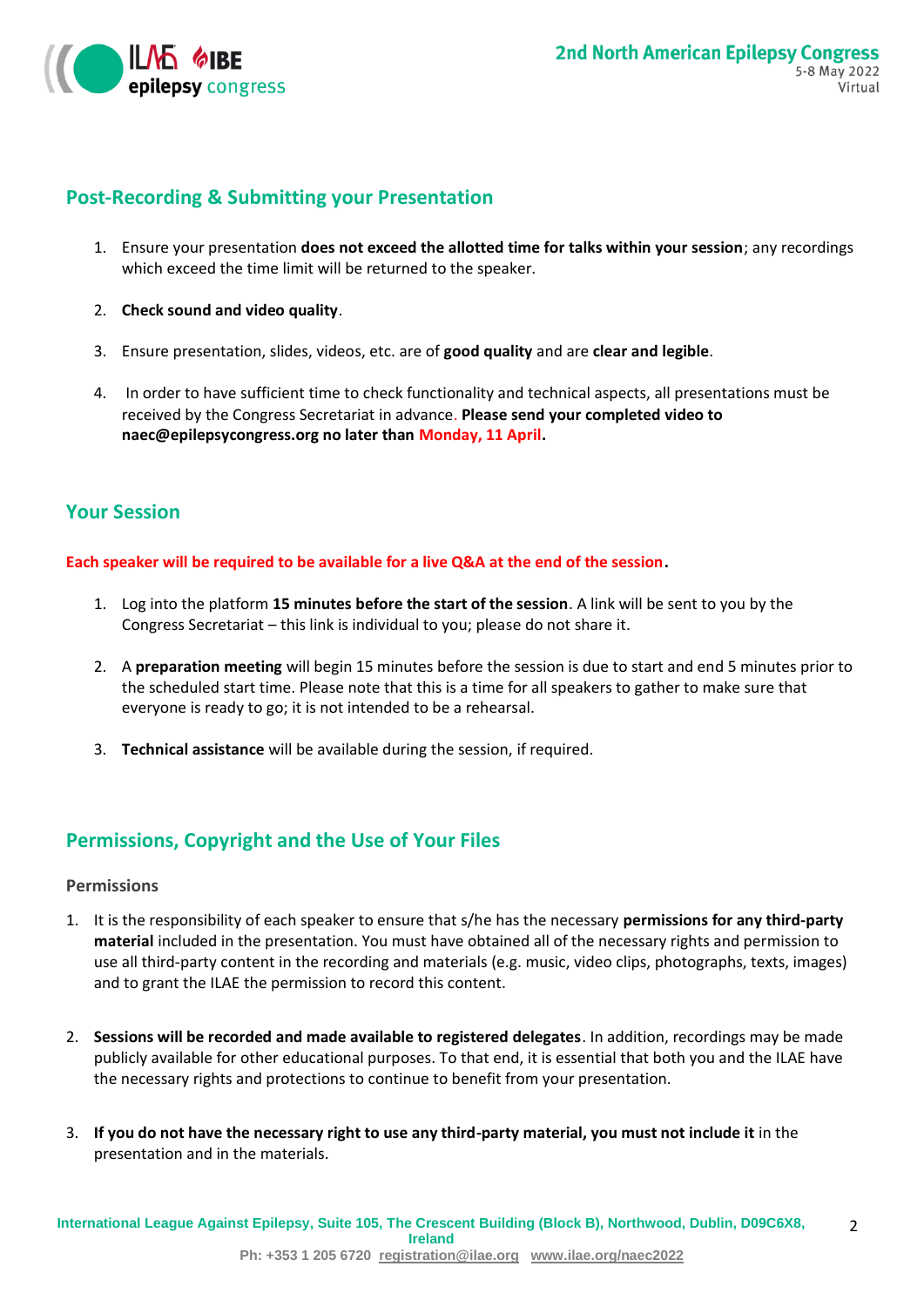

3

- 4. The ILAE may broadcast, display, reproduce, edit, exhibit and/or distribute the recording of your presentation, in audio and/or video format, and/or any derivative works created from or with it, for other educational purposes, and **the ILAE retains the discretion to choose whether to archive the footage, and whether to use it for any other purpose**.
- 5. A single file with your presentation is created on the server; no copy is made except for technical back-ups. At the end of the meeting, these files are destroyed.

### **Copyright**

- 6. **The ILAE will hold the copyright to the recording** and will have the option to continue to use the recording and materials. In addition to creating an archive copy for educational purposes, possible uses of the recording include, but are not limited to, inclusion in ILAE websites, social media, the creation of CDs or DVDs, and delivery to the public via distribution partners. The recording and materials may be captured and delivered in any media, format, and form of distribution, including, without limitation, broadcasting and live streaming.
- 7. **The ILAE does not own the copyright for your presentation or abstract**. The ILAE owns the copyright for all its publications, the congress website, the congress platform, the congress app.
- 8. **Please understand that there is nothing in these Guidelines requiring you to give your ideas or copyright to the ILAE**. You will retain all of your intellectual property rights to the presentation, material or content presented by you that are captured in the recording.

# **Requirements for Consent for the Use of Images and Recordings**

### **Consent Overview**

You must:

- Give patients the information they want or need to know about the purpose of the recording
- Make/use recordings only where you have appropriate consent or other valid reason for doing so
- Ensure that patients are under no pressure to give their consent for the recording to be made
- Stop the recording if the patient asks, or if it is having an adverse effect on the consultation/ treatment
- Ensure that the recording does not compromise patients' privacy or dignity
- Make appropriate secure arrangements for storing recordings

A patient's *implied consent* is sufficient when collecting, using or disclosing an individual's personal health information to provide healthcare within the circle of care, for example to monitor disease, etc. However, a patient's *express consent* must generally be obtained when you share their personal information for purposes other than providing healthcare, such as at a medical congress.